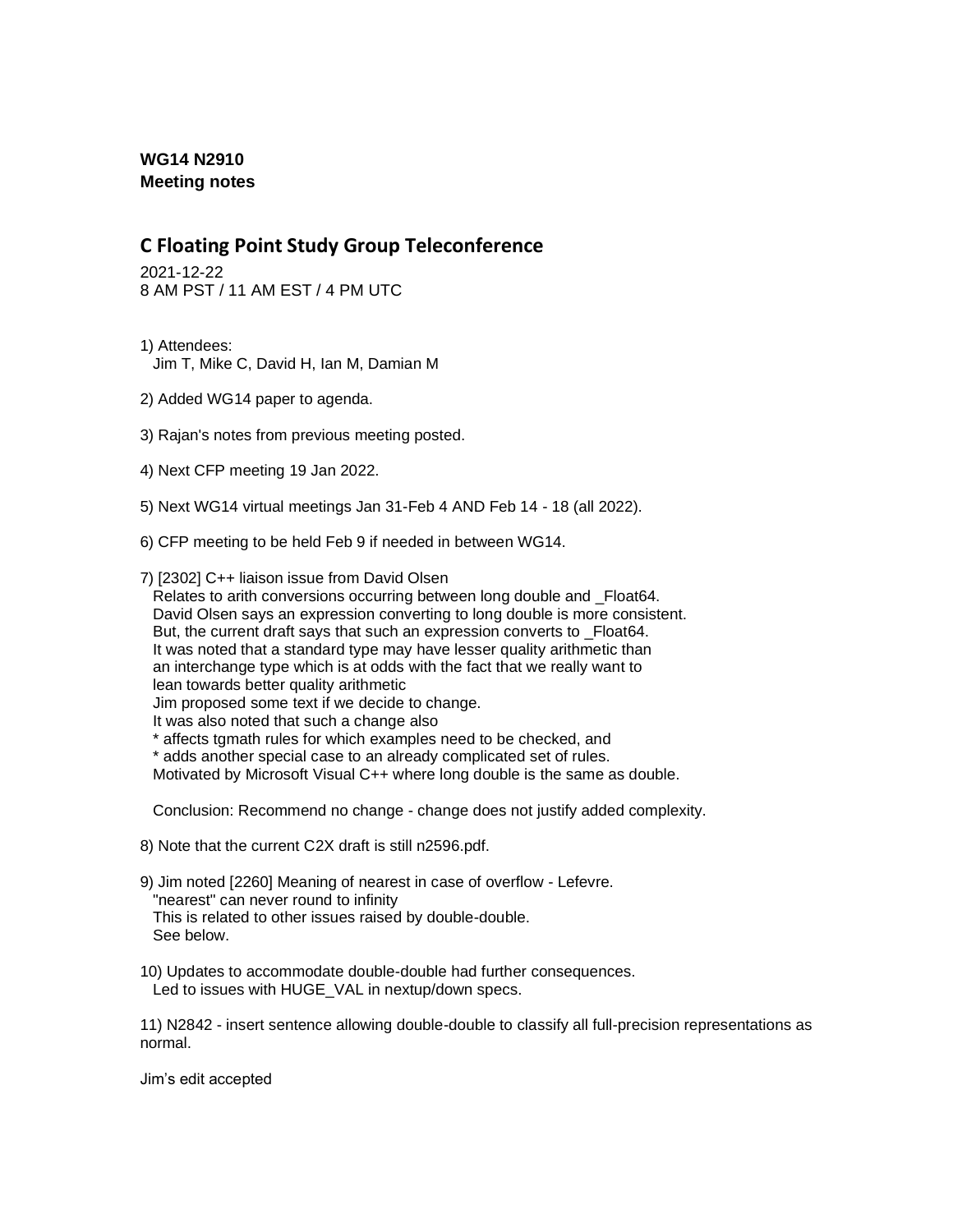AI: Jim Thomas submit to WG 14

12) update N2843/2596 - max exponent macros - to clarify double-double

Jim's edit accepted

- AI: Jim Thomas submit to WG 14
- 13) 5.2.4.2.2 update N2806/2596 diffs are given relative to current draft and relative to last update. This includes definitions of normalized etc.
- AI: Jim Thomas copy changed footnote 22 into set of suggested changes to N2806+N2596

Separate paragraphs make definitions explicit instead of parenthetic remarks and seems better structurally.

Note that this might change the semantics relative to some people's interpretation of the previous text.

AI: Jim Thomas - change the last item which says "are called zero floating-point numbers" to just "are zeros".

We considered changing all the "are called" to "are" and decided not to.

- AI: Jim Thomas submit to WG 14, after making changes above.
- 14) Overflow and underflow definitions changes to N2596+N2805.
- a) 3.9 change note says rounding is implementation defined if there's an infinity in the format
- b) nextup/nextdown formerly referred to HUGE\_VAL which is no longer mentioned
- AI: Jim Thomas change 7.12.11.5 nextup to match 11.6 nextdown as follows:

If x is the positive number (finite or infinite) of maximum magnitude in the type, nextup $(x)$  is  $x...$ 

And submit to WG 14.

- 15) no action on HAS\_SUBNORM
- 16) Jim wrote a note to editor who then responded that he was aware of the numerous changes on math.h and float.h, coming from the many proposals. There is a vast opportunity for confusion.

AI: Jim Thomas - track the many changes to infinity and nan macros.

17) 2256 - printf and rounding - raised by Vincent What happens when you ask for more digits than are guaranteed to be correctly rounded? It Would be possible to ask for more digits and get less a accurate result.

 This is not likely to happen and is it worth fixing? It is actually too late for a new proposal.